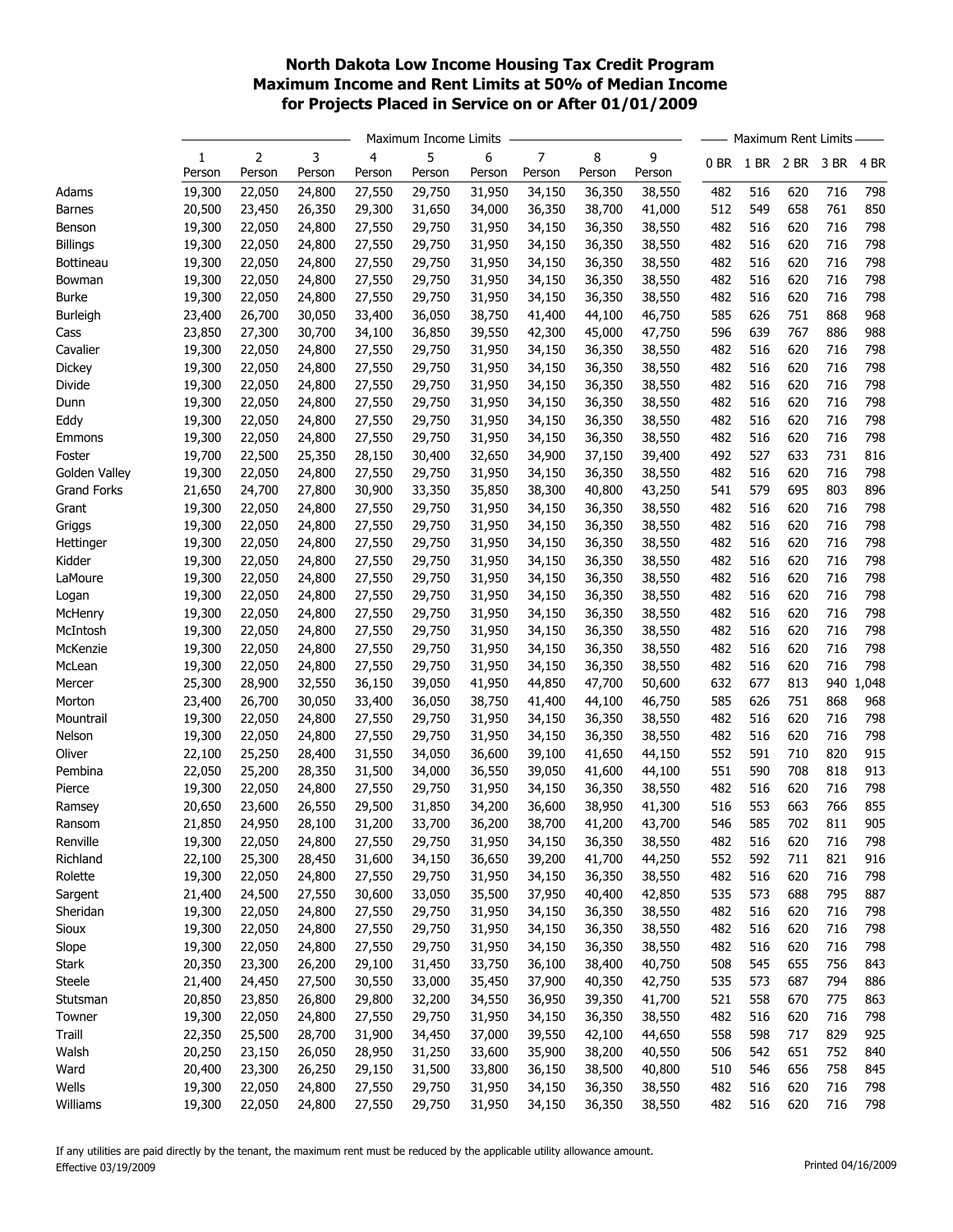## North Dakota Low Income Housing Tax Credit Program Maximum Income and Rent Limits at 60% of Median Income for Projects Placed in Service on or After 01/01/2009

|                    |                  |                  |        |                  |                  | Maximum Income Limits |        |        |        | Maximum Rent Limits |            |           |                 |           |  |
|--------------------|------------------|------------------|--------|------------------|------------------|-----------------------|--------|--------|--------|---------------------|------------|-----------|-----------------|-----------|--|
|                    | 1                | 2                | 3      | 4                | 5                | 6                     | 7      | 8      | 9      | 0 BR                |            | 1 BR 2 BR | 3 BR            | 4 BR      |  |
|                    | Person           | Person           | Person | Person           | Person           | Person                | Person | Person | Person |                     |            |           |                 |           |  |
| Adams              | 23,160           | 26,460           | 29,760 | 33,060           | 35,700           | 38,340                | 40,980 | 43,620 | 46,260 | 579                 | 620        | 744       | 859             | 958       |  |
| <b>Barnes</b>      | 24,600           | 28,140           | 31,620 | 35,160           | 37,980           | 40,800                | 43,620 | 46,440 | 49,200 | 615                 | 659        | 790       |                 | 914 1,020 |  |
| Benson             | 23,160           | 26,460           | 29,760 | 33,060           | 35,700           | 38,340                | 40,980 | 43,620 | 46,260 | 579                 | 620        | 744       | 859             | 958       |  |
| <b>Billings</b>    | 23,160           | 26,460           | 29,760 | 33,060           | 35,700           | 38,340                | 40,980 | 43,620 | 46,260 | 579                 | 620        | 744       | 859             | 958       |  |
| Bottineau          | 23,160           | 26,460           | 29,760 | 33,060           | 35,700           | 38,340                | 40,980 | 43,620 | 46,260 | 579                 | 620        | 744       | 859             | 958       |  |
| Bowman             | 23,160           | 26,460           | 29,760 | 33,060           | 35,700           | 38,340                | 40,980 | 43,620 | 46,260 | 579                 | 620        | 744       | 859             | 958       |  |
| <b>Burke</b>       | 23,160           | 26,460           | 29,760 | 33,060           | 35,700           | 38,340                | 40,980 | 43,620 | 46,260 | 579                 | 620        | 744       | 859             | 958       |  |
| Burleigh           | 28,080           | 32,040           | 36,060 | 40,080           | 43,260           | 46,500                | 49,680 | 52,920 | 56,100 | 702                 | 751        |           | 901 1,041 1,162 |           |  |
| Cass               | 28,620           | 32,760           | 36,840 | 40,920           | 44,220           | 47,460                | 50,760 | 54,000 | 57,300 | 715                 | 767        |           | 921 1,064       | 1,186     |  |
| Cavalier           | 23,160           | 26,460           | 29,760 | 33,060           | 35,700           | 38,340                | 40,980 | 43,620 | 46,260 | 579                 | 620        | 744       | 859             | 958       |  |
| Dickey             | 23,160           | 26,460           | 29,760 | 33,060           | 35,700           | 38,340                | 40,980 | 43,620 | 46,260 | 579                 | 620        | 744       | 859             | 958       |  |
| Divide             | 23,160           | 26,460           | 29,760 | 33,060           | 35,700           | 38,340                | 40,980 | 43,620 | 46,260 | 579                 | 620        | 744       | 859             | 958       |  |
| Dunn               | 23,160           | 26,460           | 29,760 | 33,060           | 35,700           | 38,340                | 40,980 | 43,620 | 46,260 | 579                 | 620        | 744       | 859             | 958       |  |
| Eddy               | 23,160           | 26,460           | 29,760 | 33,060           | 35,700           | 38,340                | 40,980 | 43,620 | 46,260 | 579                 | 620        | 744       | 859             | 958       |  |
| Emmons             | 23,160           | 26,460           | 29,760 | 33,060           | 35,700           | 38,340                | 40,980 | 43,620 | 46,260 | 579                 | 620        | 744       | 859             | 958       |  |
| Foster             | 23,640           | 27,000           | 30,420 | 33,780           | 36,480           | 39,180                | 41,880 | 44,580 | 47,280 | 591                 | 633        | 760       | 878             | 979       |  |
| Golden Valley      | 23,160           | 26,460           | 29,760 | 33,060           | 35,700           | 38,340                | 40,980 | 43,620 | 46,260 | 579                 | 620        | 744       | 859             | 958       |  |
| <b>Grand Forks</b> | 25,980           | 29,640           | 33,360 | 37,080           | 40,020           | 43,020                | 45,960 | 48,960 | 51,900 | 649                 | 695        | 834       | 963             | 1,075     |  |
| Grant              | 23,160           | 26,460           | 29,760 | 33,060           | 35,700           | 38,340                | 40,980 | 43,620 | 46,260 | 579                 | 620        | 744       | 859             | 958       |  |
| Griggs             | 23,160           | 26,460           | 29,760 | 33,060           | 35,700           | 38,340                | 40,980 | 43,620 | 46,260 | 579                 | 620        | 744       | 859             | 958       |  |
| Hettinger          | 23,160           | 26,460           | 29,760 | 33,060           | 35,700           | 38,340                | 40,980 | 43,620 | 46,260 | 579                 | 620        | 744       | 859             | 958       |  |
| Kidder             | 23,160           | 26,460           | 29,760 | 33,060           | 35,700           | 38,340                | 40,980 | 43,620 | 46,260 | 579                 | 620        | 744       | 859             | 958       |  |
| LaMoure            | 23,160           | 26,460           | 29,760 | 33,060           | 35,700           | 38,340                | 40,980 | 43,620 | 46,260 | 579                 | 620        | 744       | 859             | 958       |  |
| Logan              | 23,160           | 26,460           | 29,760 | 33,060           | 35,700           | 38,340                | 40,980 | 43,620 | 46,260 | 579                 | 620        | 744       | 859             | 958       |  |
| McHenry            | 23,160           | 26,460           | 29,760 | 33,060           | 35,700           | 38,340                | 40,980 | 43,620 | 46,260 | 579                 | 620        | 744       | 859             | 958       |  |
| McIntosh           | 23,160           | 26,460           | 29,760 | 33,060           | 35,700           | 38,340                | 40,980 | 43,620 | 46,260 | 579                 | 620        | 744       | 859             | 958       |  |
| McKenzie           | 23,160           | 26,460           | 29,760 | 33,060           | 35,700           | 38,340                | 40,980 | 43,620 | 46,260 | 579                 | 620        | 744       | 859             | 958       |  |
| McLean             | 23,160           | 26,460           | 29,760 | 33,060           | 35,700           | 38,340                | 40,980 | 43,620 | 46,260 | 579                 | 620        | 744       | 859             | 958       |  |
| Mercer             | 30,360           | 34,680           | 39,060 | 43,380           | 46,860           | 50,340                | 53,820 | 57,240 | 60,720 | 759                 | 813        |           | 976 1,128       | 1,258     |  |
| Morton             | 28,080           | 32,040           | 36,060 | 40,080           | 43,260           | 46,500                | 49,680 | 52,920 | 56,100 | 702                 | 751        |           | 901 1,041       | 1,162     |  |
| Mountrail          | 23,160           | 26,460           | 29,760 | 33,060           | 35,700           | 38,340                | 40,980 | 43,620 | 46,260 | 579                 | 620        | 744       | 859             | 958       |  |
| Nelson             | 23,160           | 26,460           | 29,760 | 33,060           | 35,700           | 38,340                | 40,980 | 43,620 | 46,260 | 579                 | 620        | 744       | 859             | 958       |  |
| Oliver             | 26,520           | 30,300           | 34,080 | 37,860           | 40,860           | 43,920                | 46,920 | 49,980 | 52,980 | 663                 | 710        | 852       | 984             | 1,098     |  |
|                    |                  |                  |        |                  | 40,800           |                       |        |        |        | 661                 | 708        | 850       |                 |           |  |
| Pembina            | 26,460           | 30,240           | 34,020 | 37,800<br>33,060 | 35,700           | 43,860                | 46,860 | 49,920 | 52,920 | 579                 |            | 744       | 859             | 982 1,096 |  |
| Pierce             | 23,160           | 26,460           | 29,760 |                  |                  | 38,340                | 40,980 | 43,620 | 46,260 |                     | 620<br>663 | 796       |                 | 958       |  |
| Ramsey             | 24,780           | 28,320<br>29,940 | 31,860 | 35,400           | 38,220<br>40,440 | 41,040                | 43,920 | 46,740 | 49,560 | 619<br>655          | 702        | 843       | 920             | 1,026     |  |
| Ransom             | 26,220           |                  | 33,720 | 37,440           |                  | 43,440                | 46,440 | 49,440 | 52,440 |                     |            |           |                 | 973 1,086 |  |
| Renville           | 23,160<br>26,520 | 26,460           | 29,760 | 33,060           | 35,700           | 38,340                | 40,980 | 43,620 | 46,260 | 579                 | 620        | 744       | 859             | 958       |  |
| Richland           |                  | 30,360           | 34,140 | 37,920           | 40,980           | 43,980                | 47,040 | 50,040 | 53,100 | 663                 | 711        | 853       | 986<br>859      | 1,099     |  |
| Rolette            | 23,160           | 26,460           | 29,760 | 33,060           | 35,700           | 38,340                | 40,980 | 43,620 | 46,260 | 579                 | 620        | 744       |                 | 958       |  |
| Sargent            | 25,680           | 29,400           | 33,060 | 36,720           | 39,660           | 42,600                | 45,540 | 48,480 | 51,420 | 642                 | 688        | 826       | 954             | 1,065     |  |
| Sheridan           | 23,160           | 26,460           | 29,760 | 33,060           | 35,700           | 38,340                | 40,980 | 43,620 | 46,260 | 579                 | 620        | 744       | 859             | 958       |  |
| Sioux              | 23,160           | 26,460           | 29,760 | 33,060           | 35,700           | 38,340                | 40,980 | 43,620 | 46,260 | 579                 | 620        | 744       | 859             | 958       |  |
| Slope              | 23,160           | 26,460           | 29,760 | 33,060           | 35,700           | 38,340                | 40,980 | 43,620 | 46,260 | 579                 | 620        | 744       | 859             | 958       |  |
| <b>Stark</b>       | 24,420           | 27,960           | 31,440 | 34,920           | 37,740           | 40,500                | 43,320 | 46,080 | 48,900 | 610                 | 654        | 786       |                 | 908 1,012 |  |
| Steele             | 25,680           | 29,340           | 33,000 | 36,660           | 39,600           | 42,540                | 45,480 | 48,420 | 51,300 | 642                 | 687        | 825       |                 | 953 1,063 |  |
| Stutsman           | 25,020           | 28,620           | 32,160 | 35,760           | 38,640           | 41,460                | 44,340 | 47,220 | 50,040 | 625                 | 670        | 804       |                 | 930 1,036 |  |
| Towner             | 23,160           | 26,460           | 29,760 | 33,060           | 35,700           | 38,340                | 40,980 | 43,620 | 46,260 | 579                 | 620        | 744       | 859             | 958       |  |
| Traill             | 26,820           | 30,600           | 34,440 | 38,280           | 41,340           | 44,400                | 47,460 | 50,520 | 53,580 | 670                 | 717        | 861       |                 | 995 1,110 |  |
| Walsh              | 24,300           | 27,780           | 31,260 | 34,740           | 37,500           | 40,320                | 43,080 | 45,840 | 48,660 | 607                 | 651        | 781       |                 | 903 1,008 |  |
| Ward               | 24,480           | 27,960           | 31,500 | 34,980           | 37,800           | 40,560                | 43,380 | 46,200 | 48,960 | 612                 | 655        | 787       |                 | 909 1,014 |  |
| Wells              | 23,160           | 26,460           | 29,760 | 33,060           | 35,700           | 38,340                | 40,980 | 43,620 | 46,260 | 579                 | 620        | 744       | 859             | 958       |  |
| Williams           | 23,160           | 26,460           | 29,760 | 33,060           | 35,700           | 38,340                | 40,980 | 43,620 | 46,260 | 579                 | 620        | 744       | 859             | 958       |  |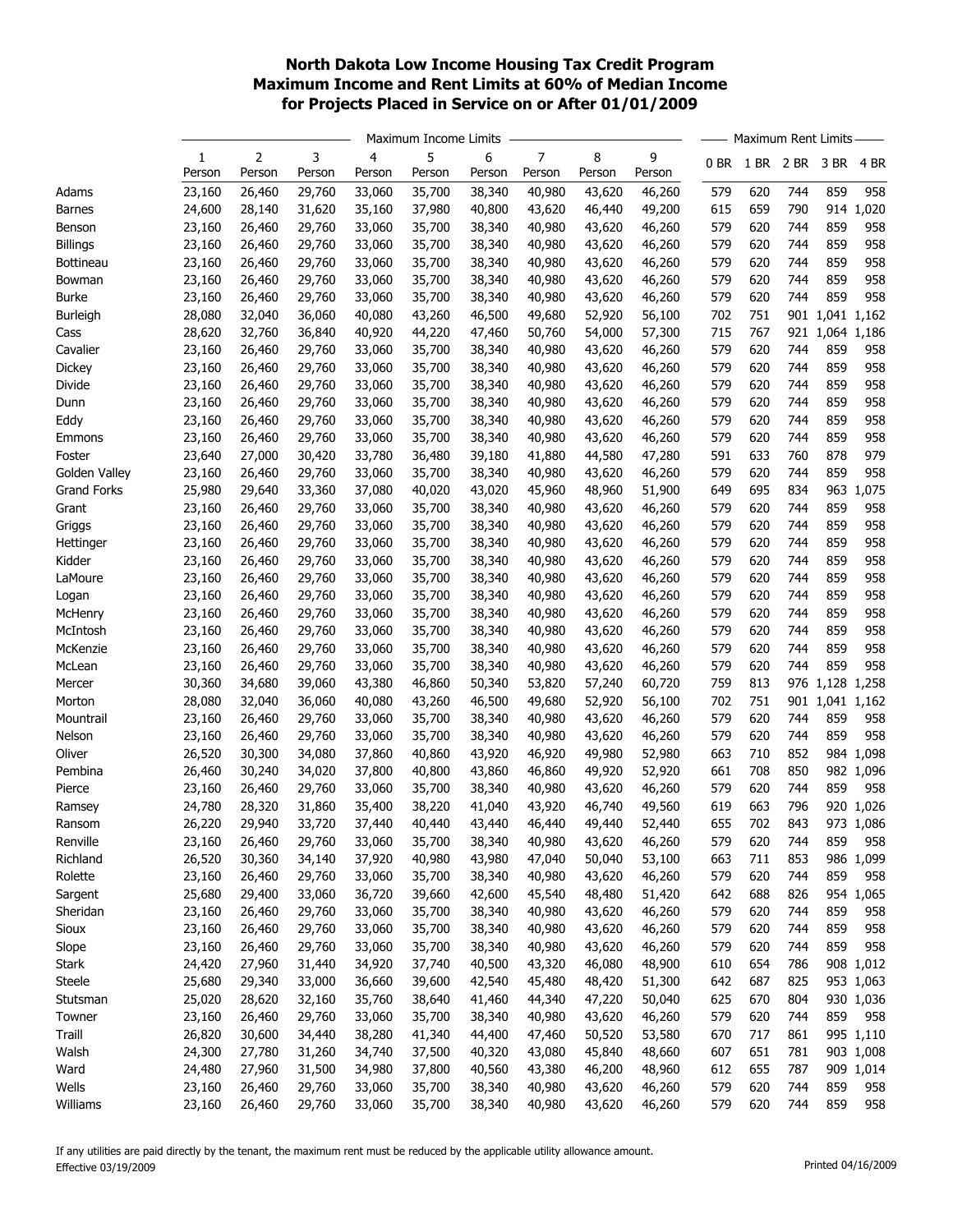## North Dakota Low Income Housing Tax Credit Program Maximum Income and Rent Limits at 40% of Median Income for Projects Placed in Service on or After 01/01/2009

|                    |        |        |        | Maximum Income Limits |        |        |        | Maximum Rent Limits |        |      |      |      |      |      |
|--------------------|--------|--------|--------|-----------------------|--------|--------|--------|---------------------|--------|------|------|------|------|------|
|                    | 1      | 2      | 3      | 4                     | 5      | 6      | 7      | 8                   | 9      | 0 BR | 1 BR | 2 BR | 3 BR | 4 BR |
|                    | Person | Person | Person | Person                | Person | Person | Person | Person              | Person |      |      |      |      |      |
| Adams              | 15,440 | 17,640 | 19,840 | 22,040                | 23,800 | 25,560 | 27,320 | 29,080              | 30,840 | 386  | 413  | 496  | 573  | 639  |
| <b>Barnes</b>      | 16,400 | 18,760 | 21,080 | 23,440                | 25,320 | 27,200 | 29,080 | 30,960              | 32,800 | 410  | 439  | 527  | 609  | 680  |
| Benson             | 15,440 | 17,640 | 19,840 | 22,040                | 23,800 | 25,560 | 27,320 | 29,080              | 30,840 | 386  | 413  | 496  | 573  | 639  |
| <b>Billings</b>    | 15,440 | 17,640 | 19,840 | 22,040                | 23,800 | 25,560 | 27,320 | 29,080              | 30,840 | 386  | 413  | 496  | 573  | 639  |
| Bottineau          | 15,440 | 17,640 | 19,840 | 22,040                | 23,800 | 25,560 | 27,320 | 29,080              | 30,840 | 386  | 413  | 496  | 573  | 639  |
| Bowman             | 15,440 | 17,640 | 19,840 | 22,040                | 23,800 | 25,560 | 27,320 | 29,080              | 30,840 | 386  | 413  | 496  | 573  | 639  |
| <b>Burke</b>       | 15,440 | 17,640 | 19,840 | 22,040                | 23,800 | 25,560 | 27,320 | 29,080              | 30,840 | 386  | 413  | 496  | 573  | 639  |
| Burleigh           | 18,720 | 21,360 | 24,040 | 26,720                | 28,840 | 31,000 | 33,120 | 35,280              | 37,400 | 468  | 501  | 601  | 694  | 775  |
| Cass               | 19,080 | 21,840 | 24,560 | 27,280                | 29,480 | 31,640 | 33,840 | 36,000              | 38,200 | 477  | 511  | 614  | 709  | 791  |
| Cavalier           | 15,440 | 17,640 | 19,840 | 22,040                | 23,800 | 25,560 | 27,320 | 29,080              | 30,840 | 386  | 413  | 496  | 573  | 639  |
| Dickey             | 15,440 | 17,640 | 19,840 | 22,040                | 23,800 | 25,560 | 27,320 | 29,080              | 30,840 | 386  | 413  | 496  | 573  | 639  |
| Divide             | 15,440 | 17,640 | 19,840 | 22,040                | 23,800 | 25,560 | 27,320 | 29,080              | 30,840 | 386  | 413  | 496  | 573  | 639  |
| Dunn               | 15,440 | 17,640 | 19,840 | 22,040                | 23,800 | 25,560 | 27,320 | 29,080              | 30,840 | 386  | 413  | 496  | 573  | 639  |
| Eddy               | 15,440 | 17,640 | 19,840 | 22,040                | 23,800 | 25,560 | 27,320 | 29,080              | 30,840 | 386  | 413  | 496  | 573  | 639  |
| Emmons             | 15,440 | 17,640 | 19,840 | 22,040                | 23,800 | 25,560 | 27,320 | 29,080              | 30,840 | 386  | 413  | 496  | 573  | 639  |
| Foster             | 15,760 | 18,000 | 20,280 | 22,520                | 24,320 | 26,120 | 27,920 | 29,720              | 31,520 | 394  | 422  | 507  | 585  | 653  |
| Golden Valley      | 15,440 | 17,640 | 19,840 | 22,040                | 23,800 | 25,560 | 27,320 | 29,080              | 30,840 | 386  | 413  | 496  | 573  | 639  |
| <b>Grand Forks</b> | 17,320 | 19,760 | 22,240 | 24,720                | 26,680 | 28,680 | 30,640 | 32,640              | 34,600 | 433  | 463  | 556  | 642  | 717  |
| Grant              | 15,440 | 17,640 | 19,840 | 22,040                | 23,800 | 25,560 | 27,320 | 29,080              | 30,840 | 386  | 413  | 496  | 573  | 639  |
| Griggs             | 15,440 | 17,640 | 19,840 | 22,040                | 23,800 | 25,560 | 27,320 | 29,080              | 30,840 | 386  | 413  | 496  | 573  | 639  |
| Hettinger          | 15,440 | 17,640 | 19,840 | 22,040                | 23,800 | 25,560 | 27,320 | 29,080              | 30,840 | 386  | 413  | 496  | 573  | 639  |
| Kidder             | 15,440 | 17,640 | 19,840 | 22,040                | 23,800 | 25,560 | 27,320 | 29,080              | 30,840 | 386  | 413  | 496  | 573  | 639  |
| LaMoure            | 15,440 | 17,640 | 19,840 | 22,040                | 23,800 | 25,560 | 27,320 | 29,080              | 30,840 | 386  | 413  | 496  | 573  | 639  |
| Logan              | 15,440 | 17,640 | 19,840 | 22,040                | 23,800 | 25,560 | 27,320 | 29,080              | 30,840 | 386  | 413  | 496  | 573  | 639  |
| McHenry            | 15,440 | 17,640 | 19,840 | 22,040                | 23,800 | 25,560 | 27,320 | 29,080              | 30,840 | 386  | 413  | 496  | 573  | 639  |
| McIntosh           | 15,440 | 17,640 | 19,840 | 22,040                | 23,800 | 25,560 | 27,320 | 29,080              | 30,840 | 386  | 413  | 496  | 573  | 639  |
| McKenzie           | 15,440 | 17,640 | 19,840 | 22,040                | 23,800 | 25,560 | 27,320 | 29,080              | 30,840 | 386  | 413  | 496  | 573  | 639  |
| McLean             | 15,440 | 17,640 | 19,840 | 22,040                | 23,800 | 25,560 | 27,320 | 29,080              | 30,840 | 386  | 413  | 496  | 573  | 639  |
| Mercer             | 20,240 | 23,120 | 26,040 | 28,920                | 31,240 | 33,560 | 35,880 | 38,160              | 40,480 | 506  | 542  | 651  | 752  | 839  |
| Morton             | 18,720 | 21,360 | 24,040 | 26,720                | 28,840 | 31,000 | 33,120 | 35,280              | 37,400 | 468  | 501  | 601  | 694  | 775  |
| Mountrail          | 15,440 | 17,640 | 19,840 | 22,040                | 23,800 | 25,560 | 27,320 | 29,080              | 30,840 | 386  | 413  | 496  | 573  | 639  |
| Nelson             | 15,440 | 17,640 | 19,840 | 22,040                | 23,800 | 25,560 | 27,320 | 29,080              | 30,840 | 386  | 413  | 496  | 573  | 639  |
| Oliver             | 17,680 | 20,200 | 22,720 | 25,240                | 27,240 | 29,280 | 31,280 | 33,320              | 35,320 | 442  | 473  | 568  | 656  | 732  |
| Pembina            | 17,640 | 20,160 | 22,680 | 25,200                | 27,200 | 29,240 | 31,240 | 33,280              | 35,280 | 441  | 472  | 567  | 655  | 731  |
| Pierce             | 15,440 | 17,640 | 19,840 | 22,040                | 23,800 | 25,560 | 27,320 | 29,080              | 30,840 | 386  | 413  | 496  | 573  | 639  |
| Ramsey             | 16,520 | 18,880 | 21,240 | 23,600                | 25,480 | 27,360 | 29,280 | 31,160              | 33,040 | 413  | 442  | 531  | 613  | 684  |
| Ransom             | 17,480 | 19,960 | 22,480 | 24,960                | 26,960 | 28,960 | 30,960 | 32,960              | 34,960 | 437  | 468  | 562  | 649  | 724  |
| Renville           | 15,440 | 17,640 | 19,840 | 22,040                | 23,800 | 25,560 | 27,320 | 29,080              | 30,840 | 386  | 413  | 496  | 573  | 639  |
| Richland           | 17,680 | 20,240 | 22,760 | 25,280                | 27,320 | 29,320 | 31,360 | 33,360              | 35,400 | 442  | 474  | 569  | 657  | 733  |
| Rolette            | 15,440 | 17,640 | 19,840 | 22,040                | 23,800 | 25,560 | 27,320 | 29,080              | 30,840 | 386  | 413  | 496  | 573  | 639  |
| Sargent            | 17,120 | 19,600 | 22,040 | 24,480                | 26,440 | 28,400 | 30,360 | 32,320              | 34,280 | 428  | 459  | 551  | 636  | 710  |
| Sheridan           | 15,440 | 17,640 | 19,840 | 22,040                | 23,800 | 25,560 | 27,320 | 29,080              | 30,840 | 386  | 413  | 496  | 573  | 639  |
| Sioux              | 15,440 | 17,640 | 19,840 | 22,040                | 23,800 | 25,560 | 27,320 | 29,080              | 30,840 | 386  | 413  | 496  | 573  | 639  |
| Slope              | 15,440 | 17,640 | 19,840 | 22,040                | 23,800 | 25,560 | 27,320 | 29,080              | 30,840 | 386  | 413  | 496  | 573  | 639  |
| Stark              | 16,280 | 18,640 | 20,960 | 23,280                | 25,160 | 27,000 | 28,880 | 30,720              | 32,600 | 407  | 436  | 524  | 605  | 675  |
| Steele             | 17,120 | 19,560 | 22,000 | 24,440                | 26,400 | 28,360 | 30,320 | 32,280              | 34,200 | 428  | 458  | 550  | 635  | 709  |
| Stutsman           | 16,680 | 19,080 | 21,440 | 23,840                | 25,760 | 27,640 | 29,560 | 31,480              | 33,360 | 417  | 447  | 536  | 620  | 691  |
| Towner             | 15,440 | 17,640 | 19,840 | 22,040                | 23,800 | 25,560 | 27,320 | 29,080              | 30,840 | 386  | 413  | 496  | 573  | 639  |
| Traill             | 17,880 | 20,400 | 22,960 | 25,520                | 27,560 | 29,600 | 31,640 | 33,680              | 35,720 | 447  | 478  | 574  | 663  | 740  |
| Walsh              | 16,200 | 18,520 | 20,840 | 23,160                | 25,000 | 26,880 | 28,720 | 30,560              | 32,440 | 405  | 434  | 521  | 602  | 672  |
| Ward               | 16,320 | 18,640 | 21,000 | 23,320                | 25,200 | 27,040 | 28,920 | 30,800              | 32,640 | 408  | 437  | 525  | 606  | 676  |
| Wells              | 15,440 | 17,640 | 19,840 | 22,040                | 23,800 | 25,560 | 27,320 | 29,080              | 30,840 | 386  | 413  | 496  | 573  | 639  |
| Williams           | 15,440 | 17,640 | 19,840 | 22,040                | 23,800 | 25,560 | 27,320 | 29,080              | 30,840 | 386  | 413  | 496  | 573  | 639  |
|                    |        |        |        |                       |        |        |        |                     |        |      |      |      |      |      |